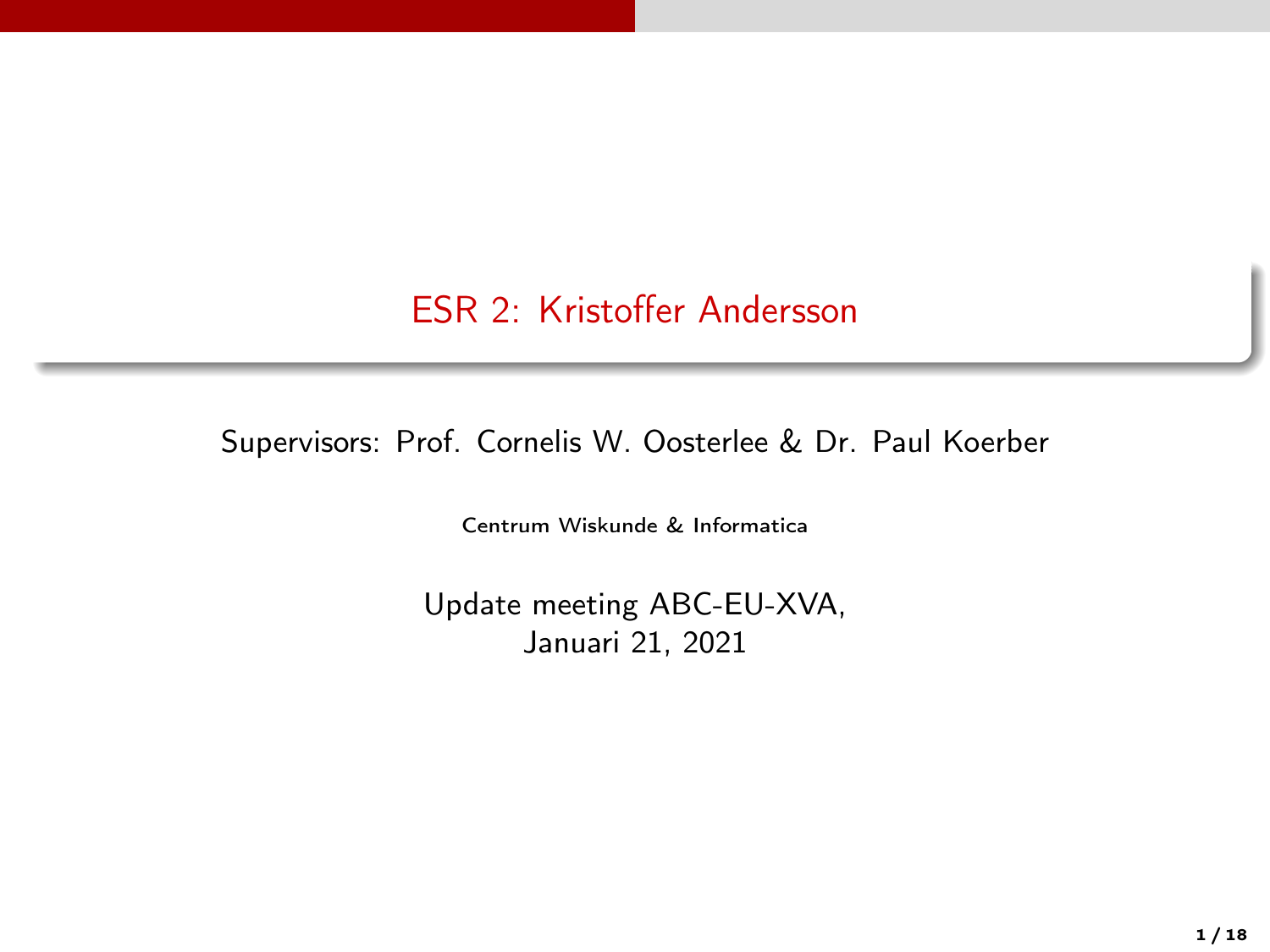## **Overview**

### Overall goal and philosophy for machine learning in risk management:

- Only use machine learning when we can truly benefit from it;
- If possible, divide the problem into sub-problems, identify computational bottlenecks, and attack them with machine learning;
- Use as much mathematical structure as possible;
- **•** Example: Stochastic control problems.

### What have been done so far?

Two papers related to CVA of high-dimensional derivatives with early exercise features. The first for a single derivative $^1$ , and the second for a portfolio of derivatives<sup>2</sup>.

#### What are the current topics?

- Algorithmic trading (main subject of this presentation);
- Accurate computations of derivative sensitivities in a BSDE setting (Together with a former MSc student supervised by Prof. Oosterlee and myself);
- Hedging by proxy of non-tradeable asset together with Dr. Koerber and Belfius (discussion phase).

<sup>1</sup>Kristoffer Andersson and Cornelis Oosterlee. "A deep learning approach for computations of exposure profiles for high-dimensional Bermudan options". In: (Mar. 2020).

<sup>2</sup>Kristoffer Andersson and Cornelis W Oosterlee. "Deep learning for CVA computations of large portfolios of financial derivatives". In: arXiv preprint arXiv:2010.13843 (2020).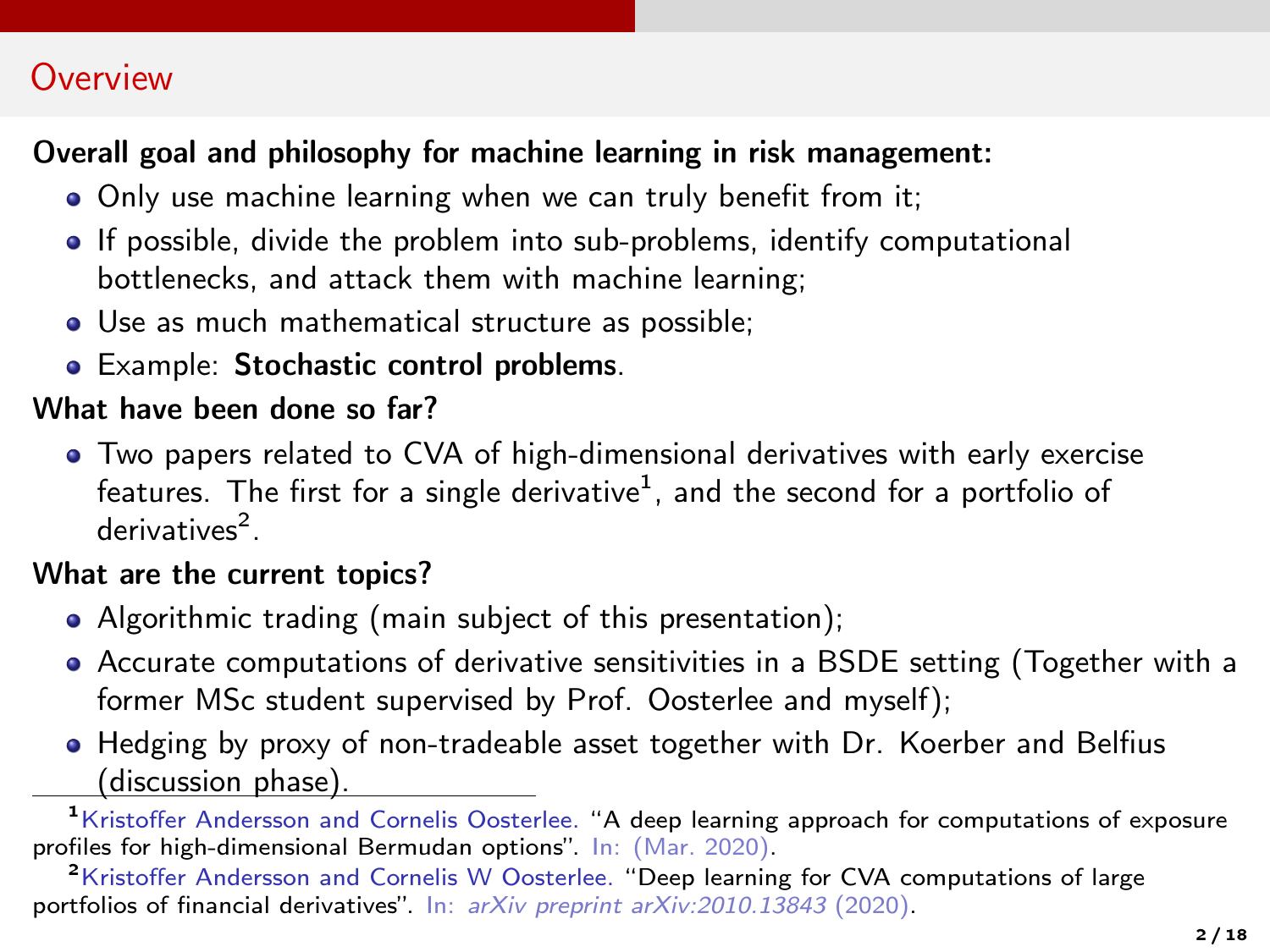<sup>1</sup> [Background - algorithmic trading](#page-3-0)

### 2 [Modelling](#page-7-0)

### <sup>3</sup> [Stochastic control](#page-9-0)

- · [Stochastic maximum principle](#page-12-0)
- [McKean-Vlasov FBSDEs](#page-14-0)

### <sup>4</sup> [Algorithms](#page-15-0)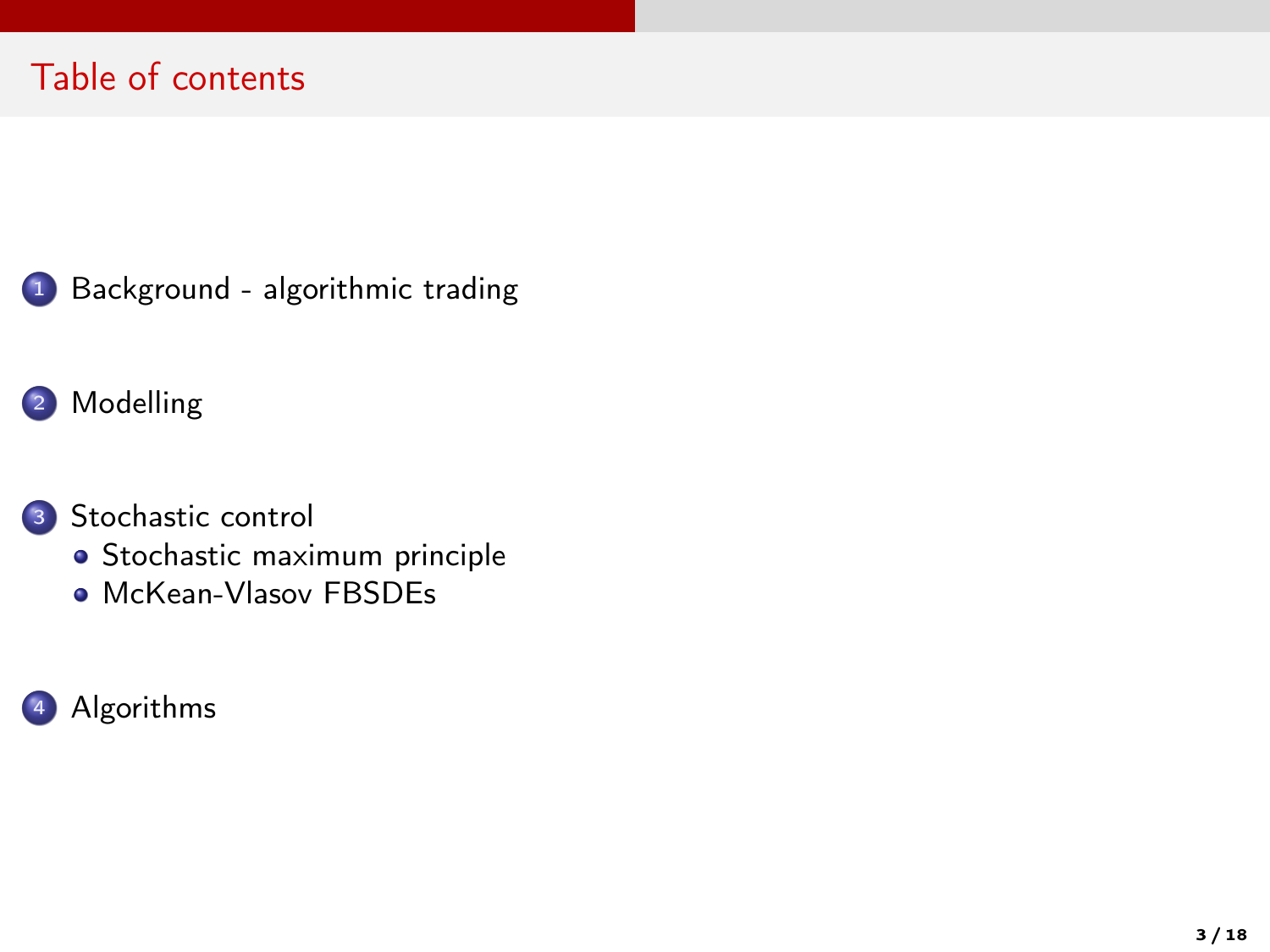# <span id="page-3-0"></span>Algorithmic trading

Different types of algorithmic trading (High Frequency Trading a subset of all types):

**3 Statistical arbitrage** 

Look for anomalies in the market, e.g., pairs trading;

**2** Market making

Provides liquidity and earns the spread (buy low - sell high and earn the difference);

#### **3** Optimal execution (subject of this talk)

How to optimally execute a large order? e.g., a pension fund who wants to liquidate a large position of stocks.

Aim to find optimal balance between: Sell fast  $\rightarrow$  bad price low market risk Sell slowly  $\rightarrow$  good price high market risk.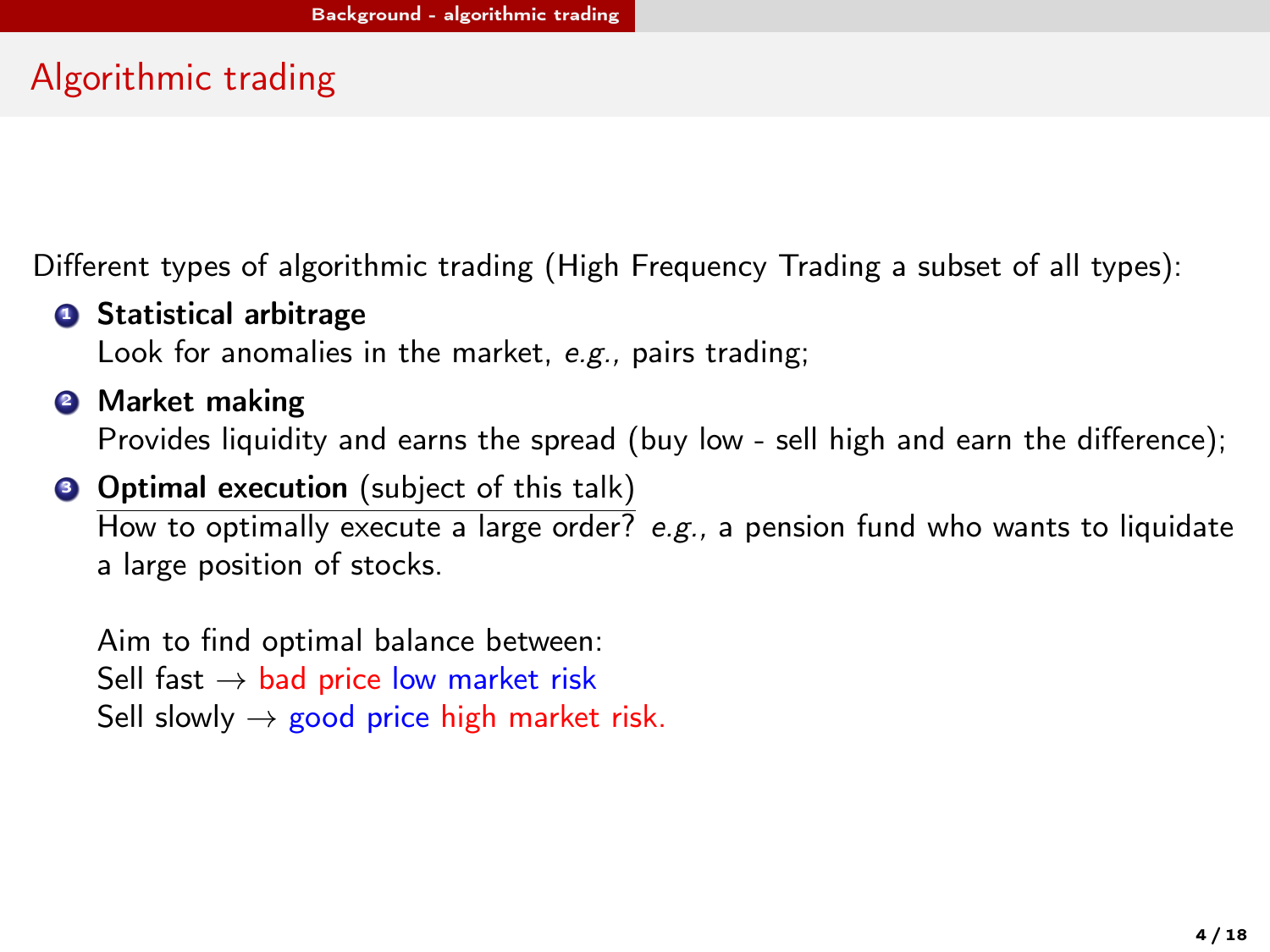## Market impact - motivation

#### Why not execute the trade immediately at the spot price?

Answer: Large trades affect the market, often in an unfavorable direction.

Two kinds of market impact:

**• Temporary Market Impact (TMI)** 

Liquidity dries out. Short term effect since the market re-balance quickly. Always in unfavorable direction.

### Permanent Market Impact (PMI)

Signaling effect. For instance, if Warren Buffet increases his position in Apple, the stock price is likely to increase.

Active field of research, building upon<sup>3</sup>

<sup>&</sup>lt;sup>3</sup>Robert Almgren and Neil Chriss. "Optimal execution of portfolio transactions". In: Journal of Risk 3 (2001), pp. 5–40.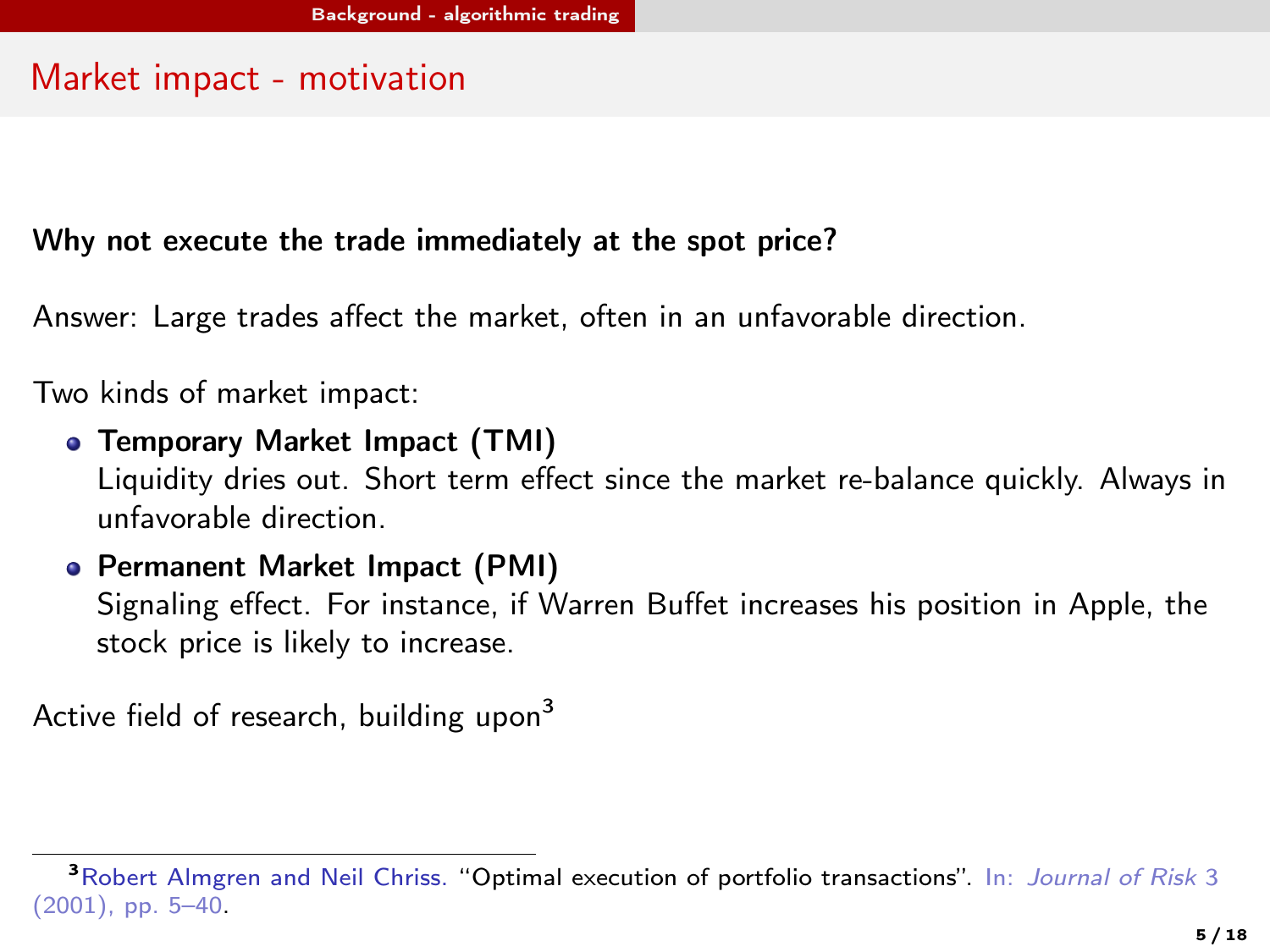# Limit Order Book (LOB)



Figure: A time snapshot of Left: The LOB, and Right: Temporary Market Impact (TMI) for different trade volumes.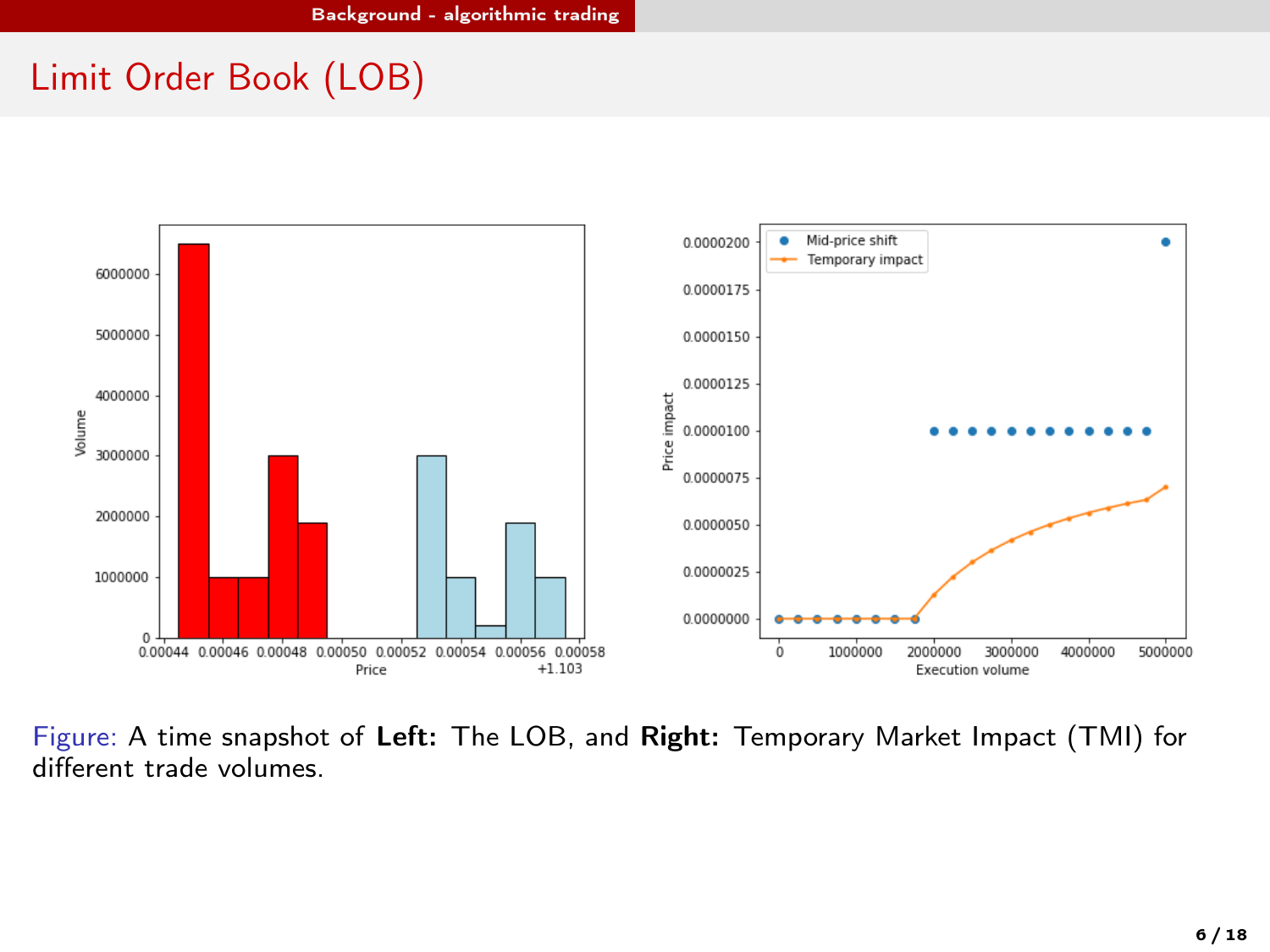# Temporary Market Impact (TMI)



Figure: A time snapshot of Left: 20 different time snap shots of TMI, and Right: Average and 10/90-percentiles of TMI on a specific day.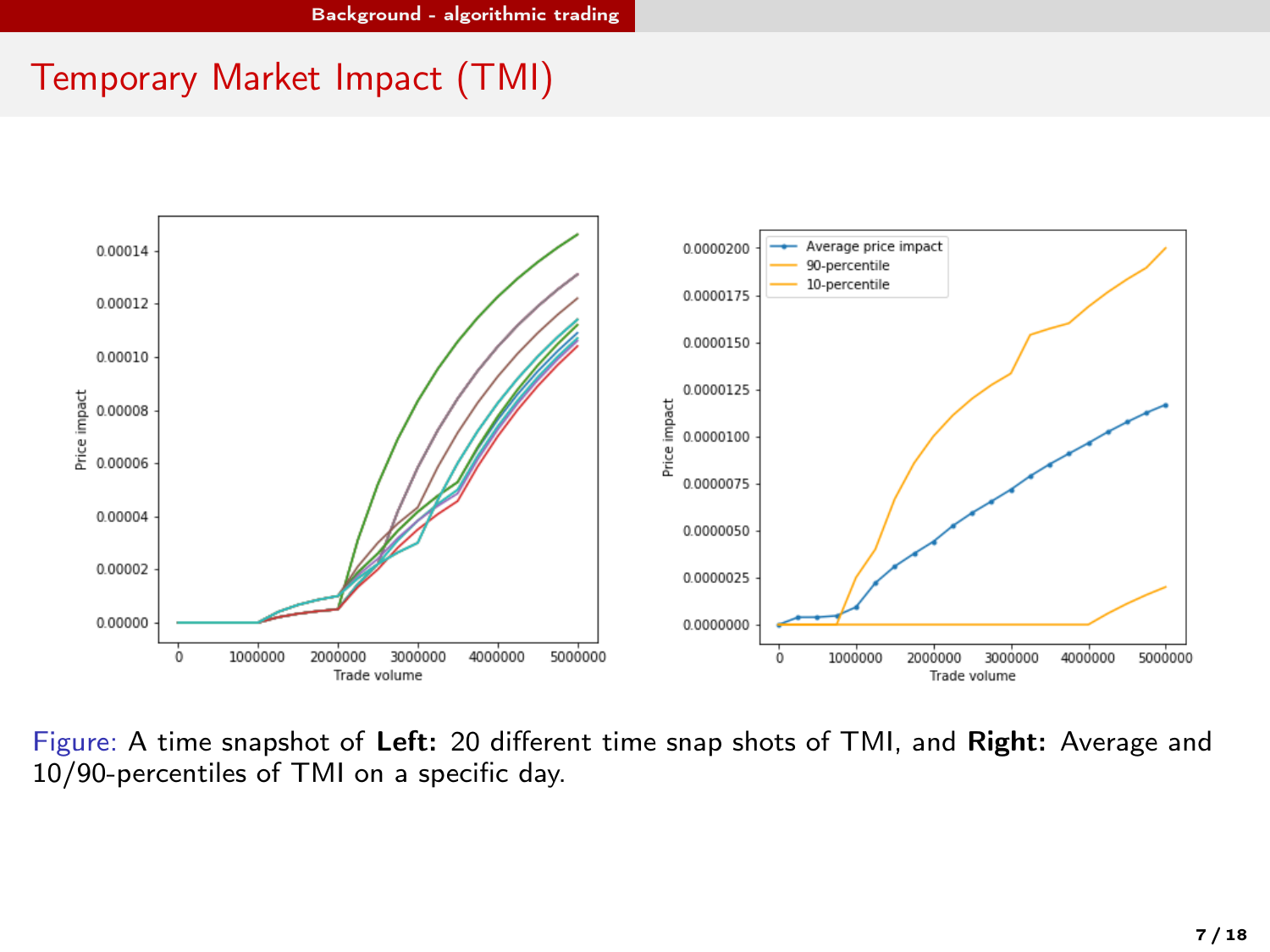#### [Modelling](#page-7-0)

### <span id="page-7-0"></span>Notation and setup

Assume a liquidation scheme, aiming to optimally sell  $Q_0$  shares on the time interval  $[0, T]$ .

Notation:

- Asset inventory  $(Q_t)_{t\in[0,T]}$  (number of assets in possession);
- Asset process  $(S_t)_{t\in[0,T]}$  (observable asset price);
- Instantaneous **execution rate**  $(\alpha_t)_{t\in[0,\mathcal{T}]};$

Asset process (including PMI) given by

$$
dS_t = \mu(t, S_t, \alpha_t)dt + \bar{\sigma}(t, S_t, \alpha_t)dB_t, t \in [0, T]; \quad S_0 = s_0.
$$

Trading rate, time derivative of inventory

$$
\frac{\mathrm{d}Q_t}{\mathrm{d}t}=-\alpha_t.
$$

Due to TMI, we only receive

$$
\tilde{S}_t = S_t - \phi(t, S_t, \alpha_t).
$$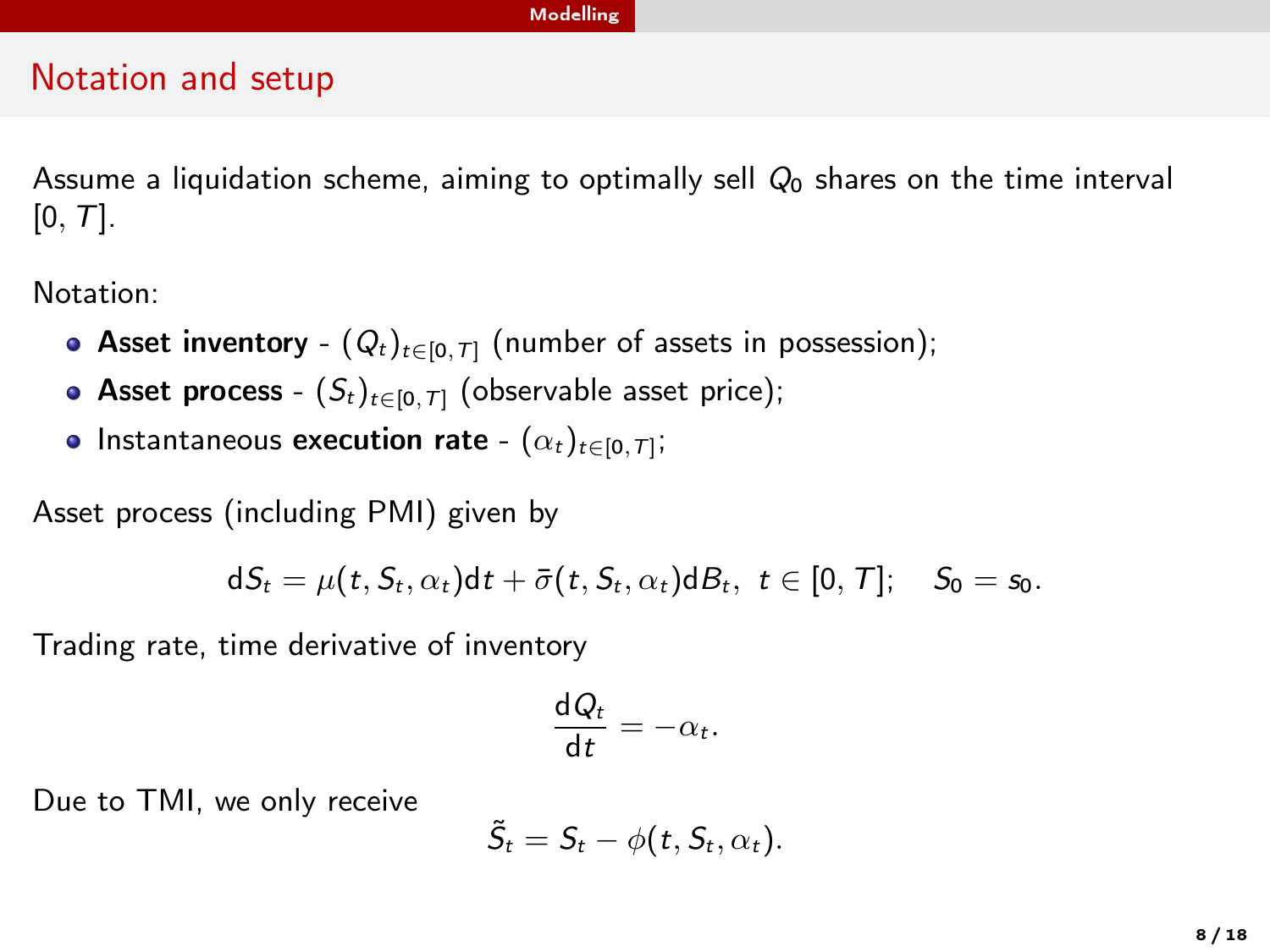#### [Modelling](#page-7-0)

## Optimization problem

#### Implementation shortfall given by



Typical objective function: Mean-Variance

$$
J(\alpha) = \mathbb{E}[\eta_{\mathcal{T}}] + \lambda \text{Var}[\eta_{\mathcal{T}}]
$$



practice;

Analytical solutions, rarely available;

**Optimal strategy time-inconsistent**  $\rightarrow$  No natural way to formulate the dynamic programming principle  $\rightarrow$  No natural way to construct an HJB-equation and associated system of FBSDEs.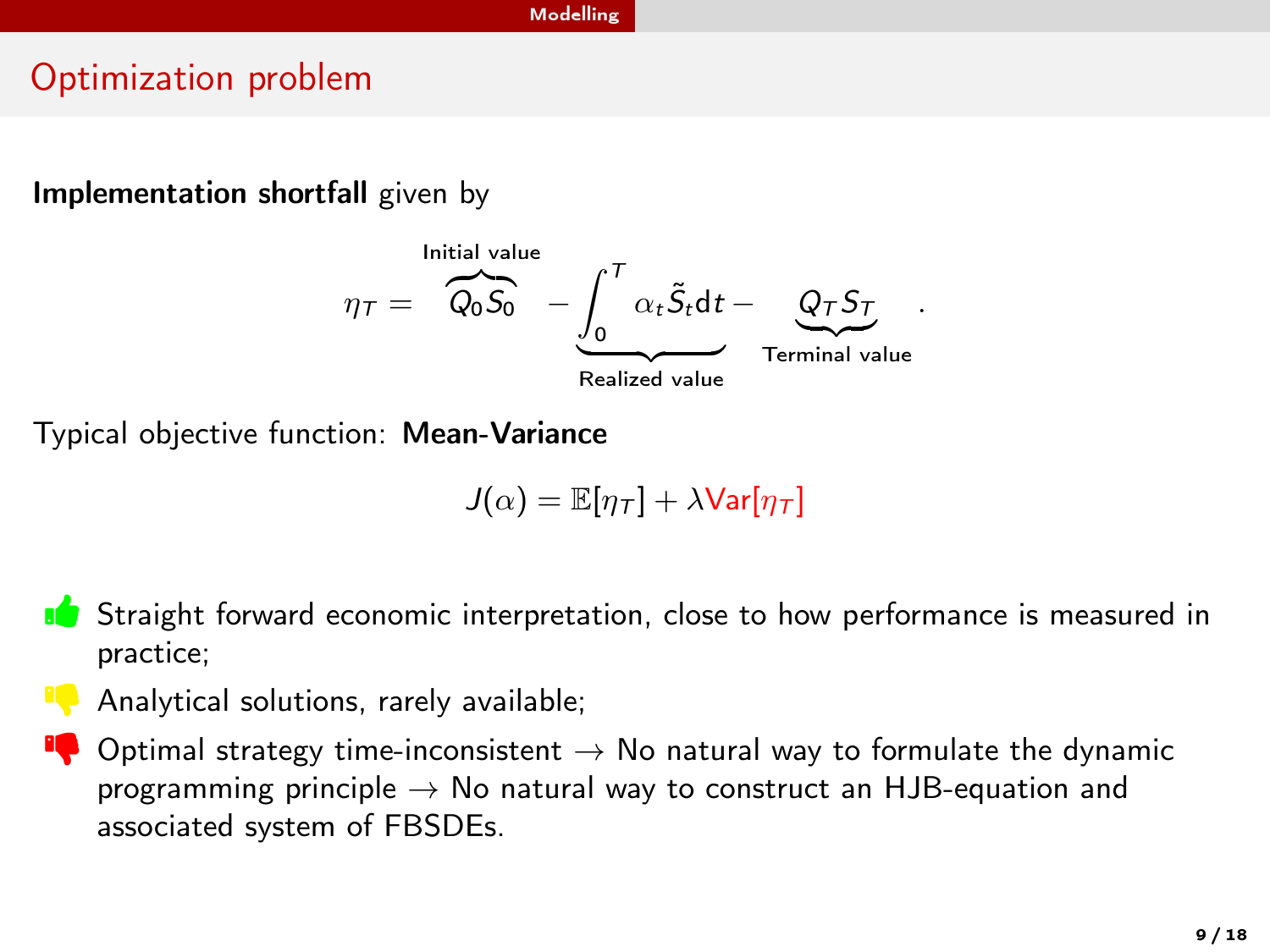# <span id="page-9-0"></span>**Strategy**

Our approach:

# **1** Reformulate the problem. Want to have a state equation of the form

 $X = (Q, S, \eta)^T;$ 

- Trading decisions based on: i) size of inventory, ii) current asset prize, and iii) previous performance.
- <sup>2</sup> Use the stochastic version of Pontryagin's maximum principle to formulate the adjoint equation (which gives sufficient conditions for optimality of the original problem);
	- Adjoint equation is a coupled FBSDE of McKean-Vlasov (or Mean-field) type.
- **3** Use modern machine learning techniques to solve the adjoint equation.
	- Make use of recently developed machine learning algorithms for FBSDEs.<sup>4,5</sup>

<sup>4</sup> Jiequn Han, Arnulf Jentzen, and Weinan E. "Solving high-dimensional partial differential equations using deep learning". In: Proceedings of the National Academy of Sciences 115.34 (2018), pp. 8505-8510.

<sup>&</sup>lt;sup>5</sup>René Carmona and Mathieu Laurière. "Convergence Analysis of Machine Learning Algorithms for the Numerical Solution of Mean Field Control and Games: Il-The Finite Horizon Case". In: arXiv preprint arXiv:1908.01613 (2019).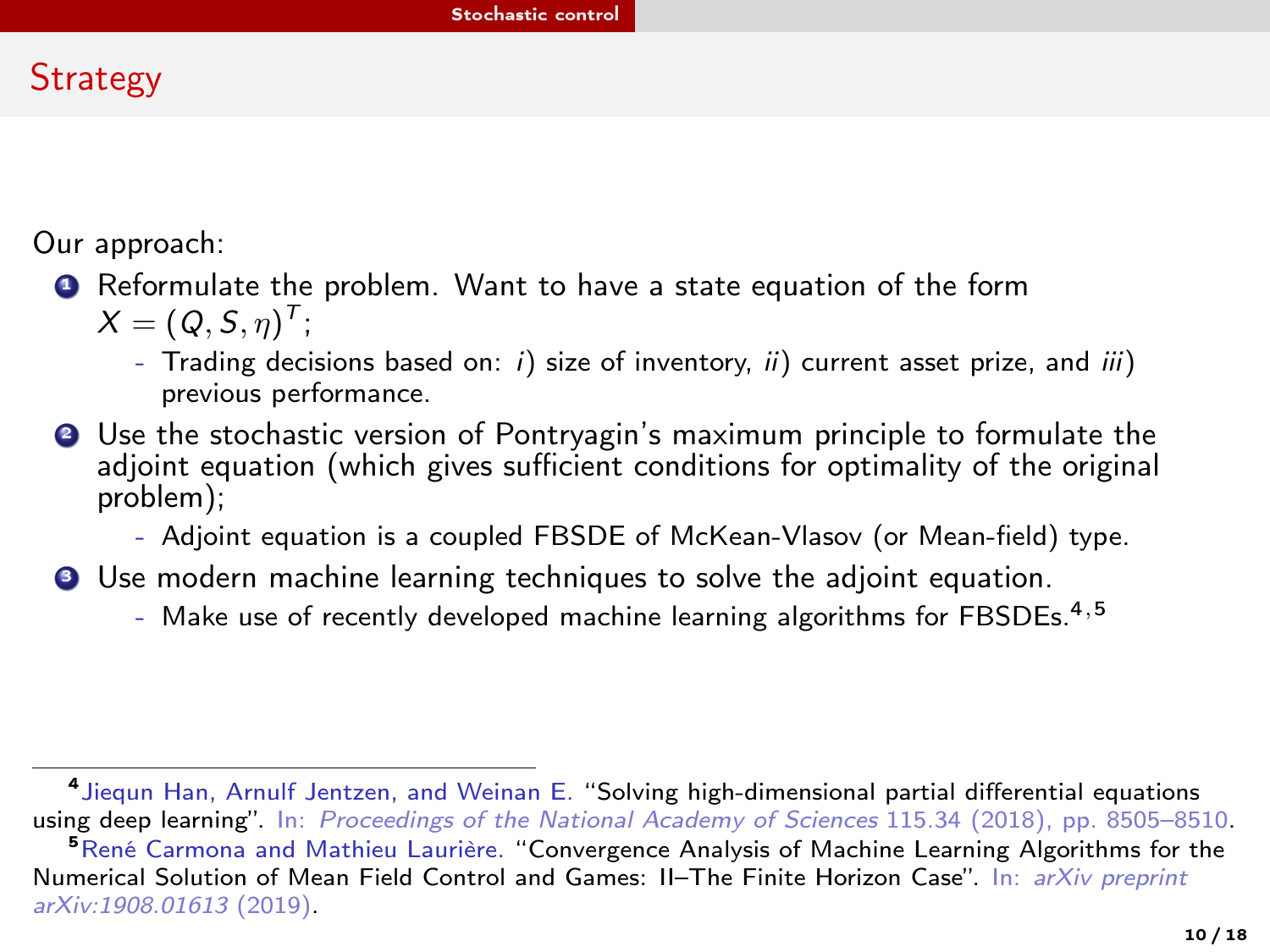### Reformulation of state equation

Dynamics of underlying inventory and asset given by:

$$
dQ_t = -\alpha_t dt; \quad Q_0 = q_0,
$$
  

$$
dS_t = \mu(t, S_t, \alpha_t) dt + \overline{\sigma}(t, S_t, \alpha_t) dB_t; \quad S_0 = s_0.
$$

Previous performance, described by "time integrated" version of implementation shortfall

$$
d\eta_t = -[Q_t\mu(t, S_t, \alpha_t) - \alpha_t\phi(t, S_t, \alpha_t)]dt - Q_t\bar{\sigma}(t, S_t, \alpha_t)dB_t; \quad \eta_0 = Q_0S_0 = q_0s_0.
$$

Final version of state equation,  $X=(Q,S,\eta)^T$ , given by

$$
dX_t = b(t, X_t, \alpha_t)dt + \sigma(t, X_t, \alpha_t)dW_t, t \in [0, T]; \quad X_0 = (q_0, s_0, q_0 s_0)^T,
$$

for appropriate  $b$  and  $\sigma$  and  $\mathcal{W}=(\tilde{B},\bar{B},B)^{\mathcal{T}}$  (dummy processes  $\tilde{B},\bar{B}$ ).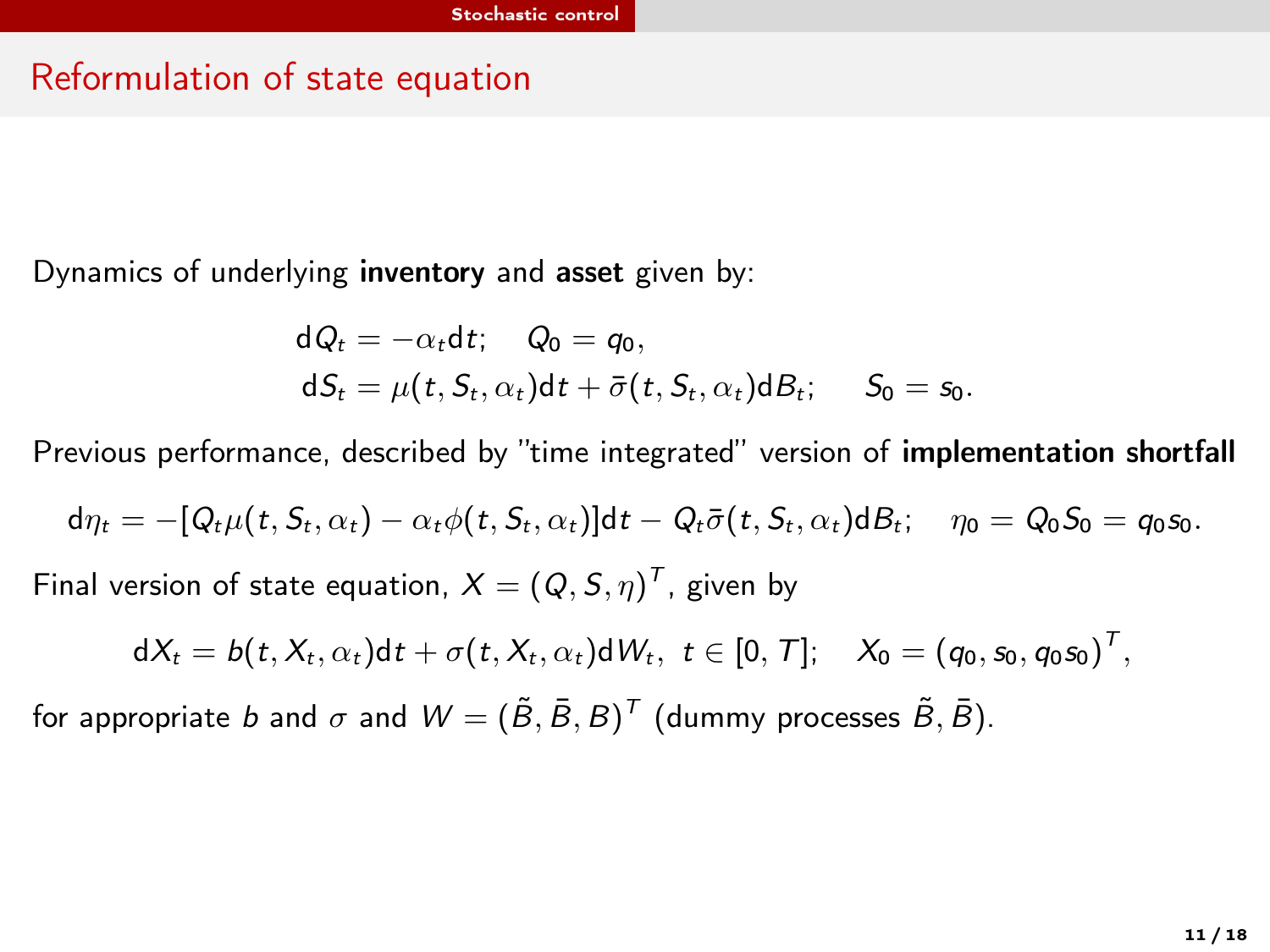# Reformulation of objective function

Recall objective function

$$
J(\alpha) = \mathbb{E}[\eta_{\tau}] + \lambda \text{Var}[\eta_{\tau}].
$$

Using  $\textsf{Var}[Y] = \mathbb{E}[Y^2] - (\mathbb{E}[Y])^2$  and dynamics of  $\eta$  gives

$$
J(\alpha) = \mathbb{E}\bigg[\int_0^T f(t, X_t, \alpha_t)dt + \lambda(\eta_t^2 - (\mathbb{E}[\eta_T])^2)\bigg],
$$

where  $f(t, X_t, \alpha_t) = -Q_t \mu(t, S_t, \alpha_t) + \alpha_t \phi(t, S_t, \alpha_t)$ .

Final adjustment:

$$
J(\alpha) = \mathbb{E}\bigg[\int_0^T f(t, X_t, \alpha_t)dt + \lambda(\eta_t^2 - (\mathbb{E}[\eta_\mathcal{T}])^2) + \underbrace{\gamma Q_\mathcal{T}^2}_{\text{Penalizes terminal inventory}}\bigg].
$$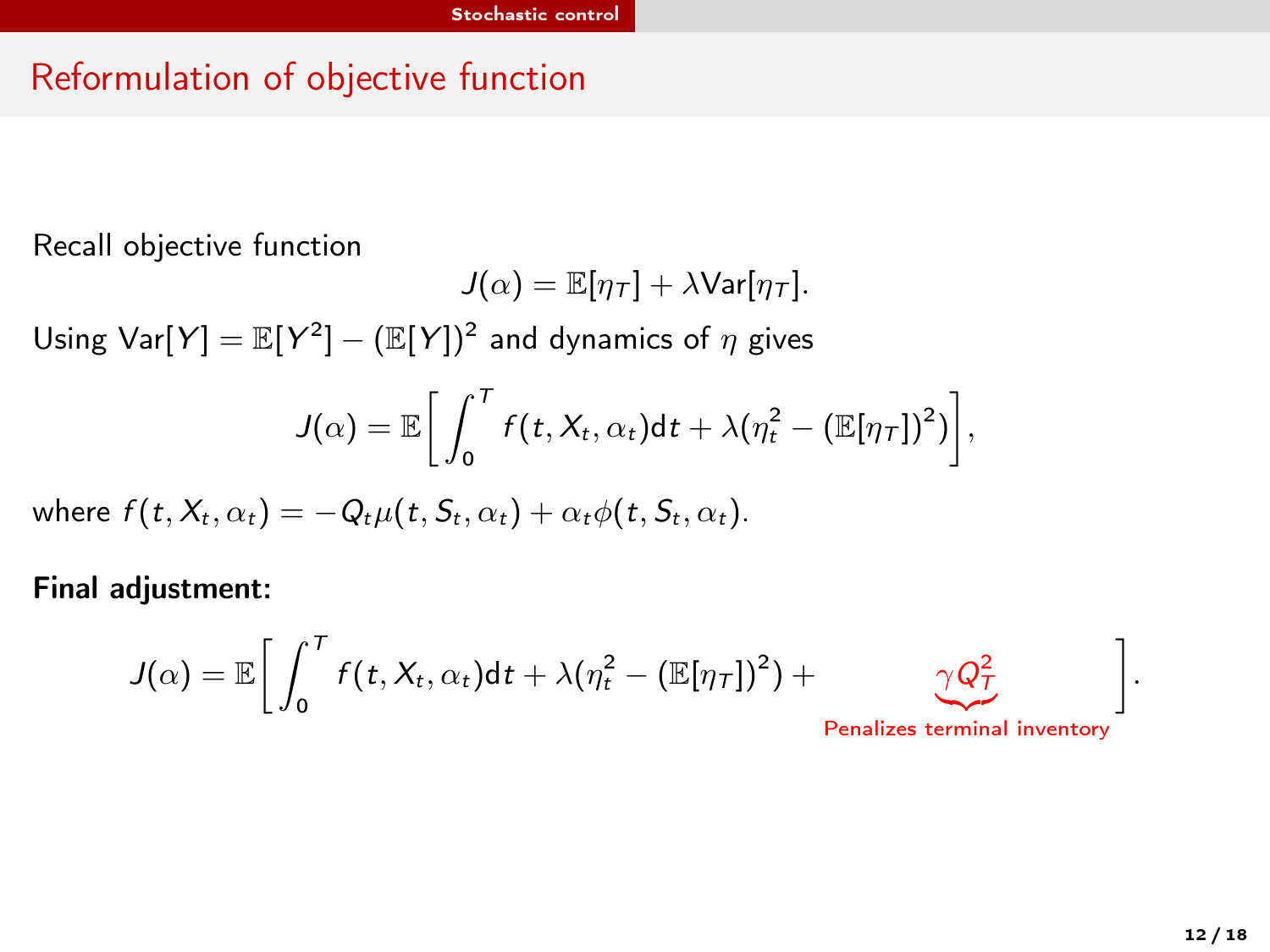# <span id="page-12-0"></span>Final problem formulation

Problem formulation suitable for the Stochastic Maximum Principle (SMP)

$$
\begin{cases}\ndX_t = b(t, X_t, \alpha_t)dt + \sigma(t, X_t, \alpha_t)dW_t, \ t \in [0, T]; \quad X_0 = x_0 \in \mathbb{R}^d, & \text{(State equation)} \\
J(\alpha) = \mathbb{E}\bigg[\int_0^T f(t, X_t, \alpha_t)dt + \lambda(\eta_t^2 - (\mathbb{E}[\eta_T])^2) + \gamma Q_T^2\bigg], & \text{(Cost functional)} \\
\text{Find } \alpha \in \mathcal{A}, \text{ such that } J(\alpha) \text{ is minimized.} & \text{(Problem)}\n\end{cases}
$$

With  $A$  some space of admissible controls.

Hamiltonian given by

$$
H(t, x, y, z, \alpha) = b(t, x, \alpha)^{T} y + \text{Tr}(\sigma \sigma^{T}(t, x, \alpha)z) + f(t, x, \alpha).
$$

Adjoint equation given by

$$
\textup{d}\hat{Y}_t=-H'_x(t,\hat{X}_t,\hat{Y}_t,\hat{Z}_t,\hat{\alpha}_t)\textup{d} t+\hat{Z}_t\textup{d} W_t,\ t\in[0,\mathcal{T}];\quad \hat{Y}_\mathcal{T}=\begin{pmatrix} 0\\ 2\gamma\hat{Q}_\mathcal{T}\\ 2\lambda(\hat{\eta}_\mathcal{T}-\mathbb{E}[\hat{\eta}_\mathcal{T}])\end{pmatrix}.
$$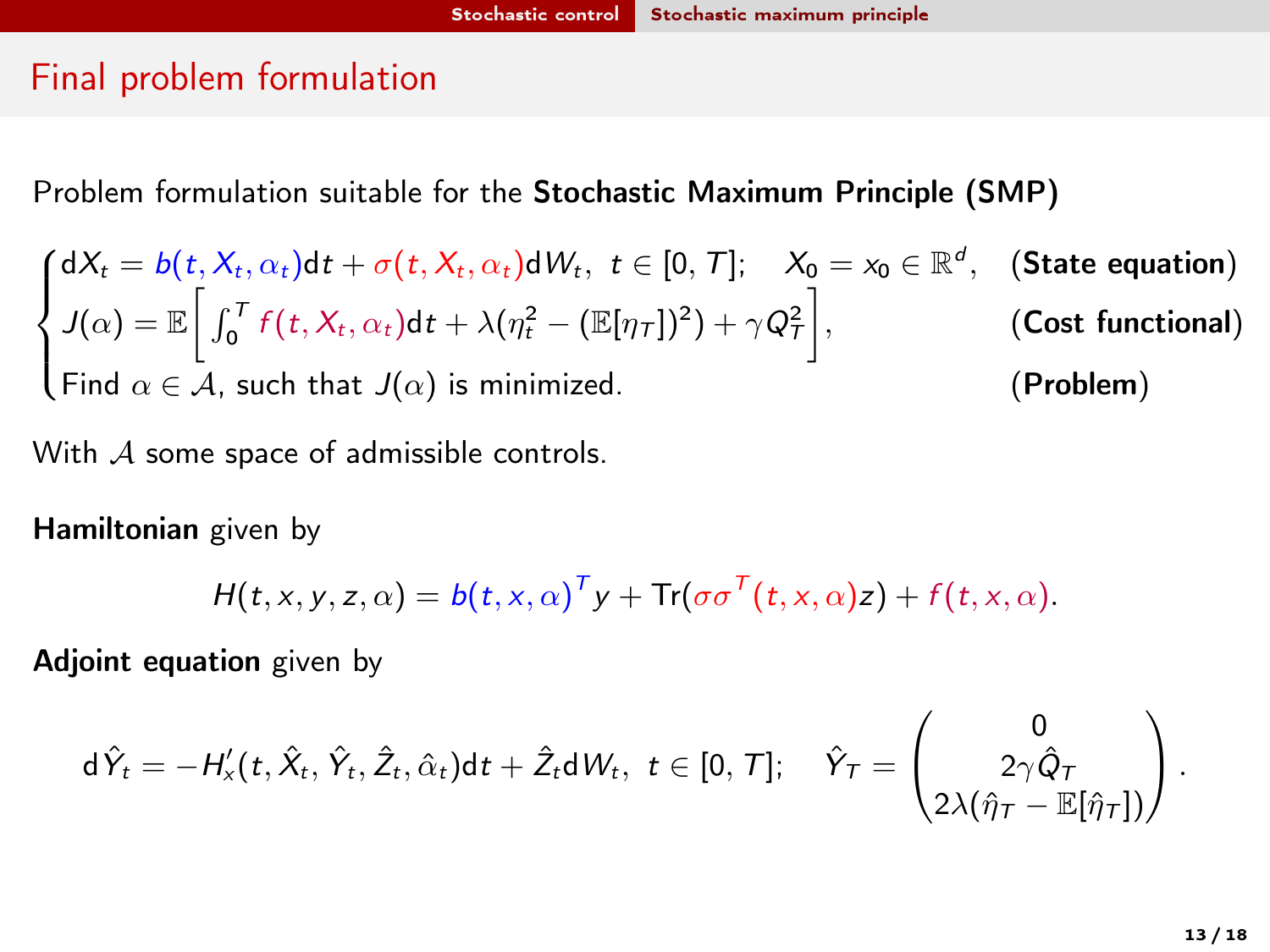# Stochastic maximum principle

#### Theorem (necessary conditions)

Suppose some regularity conditions and that the state equation,  $\hat{X}=X^{\hat{\alpha}}$  is optimally controlled by  $\hat{\alpha}$  and  $(\hat{Y}, \hat{Z})$  is a solution to the adjoint equation. Then for any  $\bar{\alpha} \in A$ ,

 $H_{\alpha}^{\prime}(t, \hat{X}_{t}, \hat{\alpha}_{t}, \hat{Y}_{t}, \hat{Z}_{t})(\hat{\alpha}_{t}-\bar{\alpha}_{t})\geq 0, \quad \mathbb{P}-\textit{a.s.} \textit{ for all } t\in [0,\mathcal{T}].$ 

#### Theorem (Sufficient conditions)

Suppose some additional convexity assumptions. Then, if

$$
H(t, \bar{X}_t, \bar{\alpha}_t, \bar{Y}_t, \bar{Z}_t) = \inf_{\alpha \in \mathcal{A}} H(t, \bar{X}_t, \alpha, \bar{Y}_t, \bar{Z}_t), \quad \mathbb{P}-\text{a.s. for all } t \in [0, T],
$$

 $\bar{\alpha}$  is an optimal control and  $\bar{X}$  is the optimally controlled state equation.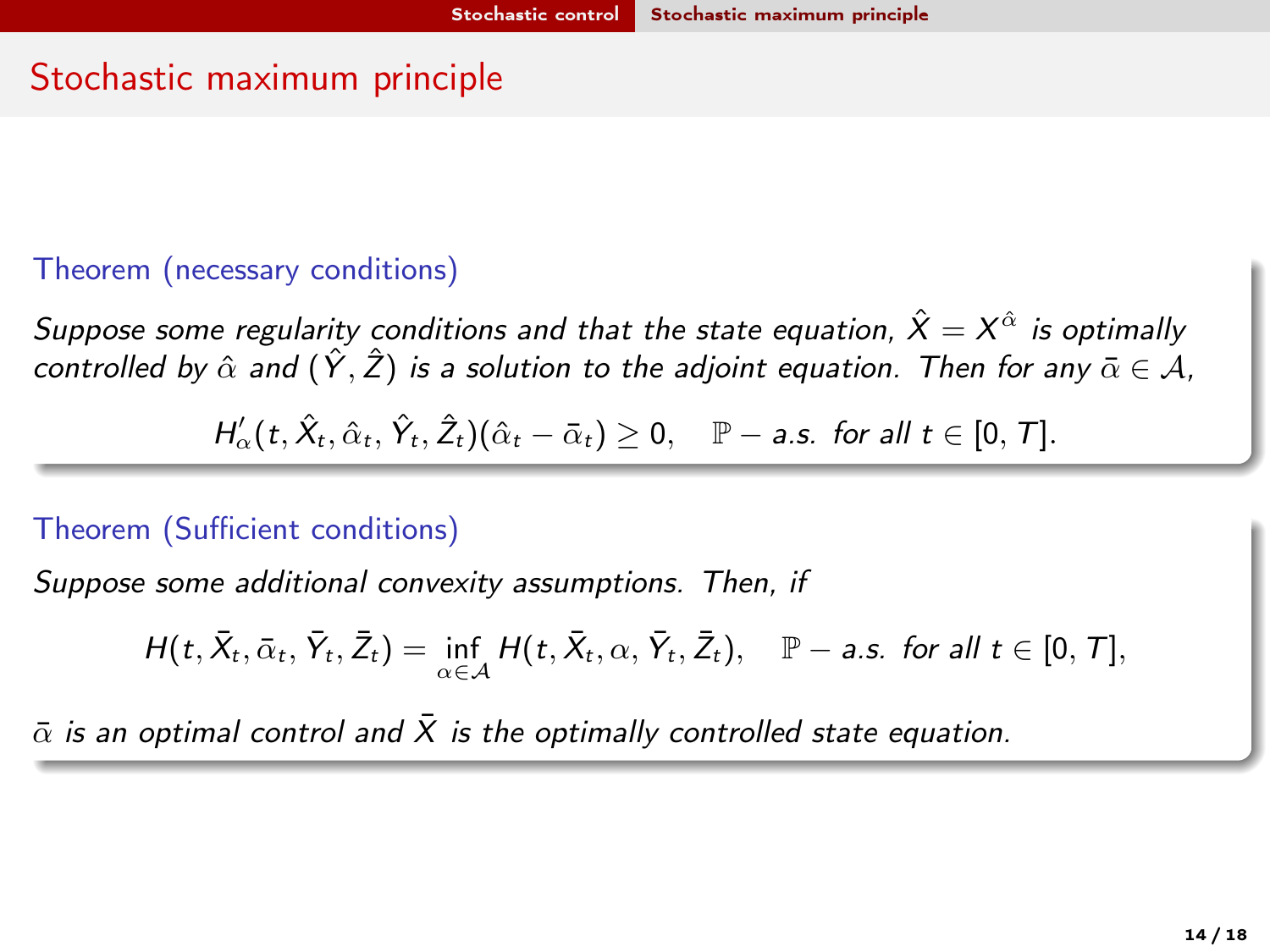### <span id="page-14-0"></span>McKean-Vlasov FBSDE

System to solve:

$$
\begin{cases}\ndX_t = b(t, X_t, \alpha_t)dt + \sigma(t, X_t, \alpha_t)dW_t; & X_0 = x_0 \in \mathbb{R}^d, \\
dY_t = -H'_x(t, X_t, Y_t, Z_t, \alpha_t)dt + Z_t dW_t; & Y_T = \begin{pmatrix} 0 \\
2\gamma Q_T \\
2\lambda(\eta_T - \mathbb{E}[\eta_T])\end{pmatrix} \text{ (Backward SDE)} \\
H(t, X_t, \alpha_t, Y_t, Z_t) = \inf_{\alpha \in \mathcal{A}} H(t, X_t, \alpha, Y_t, Z_t) \text{ (Opt. cond.)}\n\end{cases}
$$

- Feedback-form of optimal control depend on forward SDE. With control in diffusion term -  $(t, x, y, z) \mapsto \alpha$ , without control in diffusion term  $(t, x, y) \mapsto \alpha$ ;
- Coupled FBSDE (forward dynamics depend on Y and Z through  $\alpha$ );
- McKean-Vlasov type FBSDE ( $\mathbb{E}[\eta_T]$  in terminal condition of backward equation)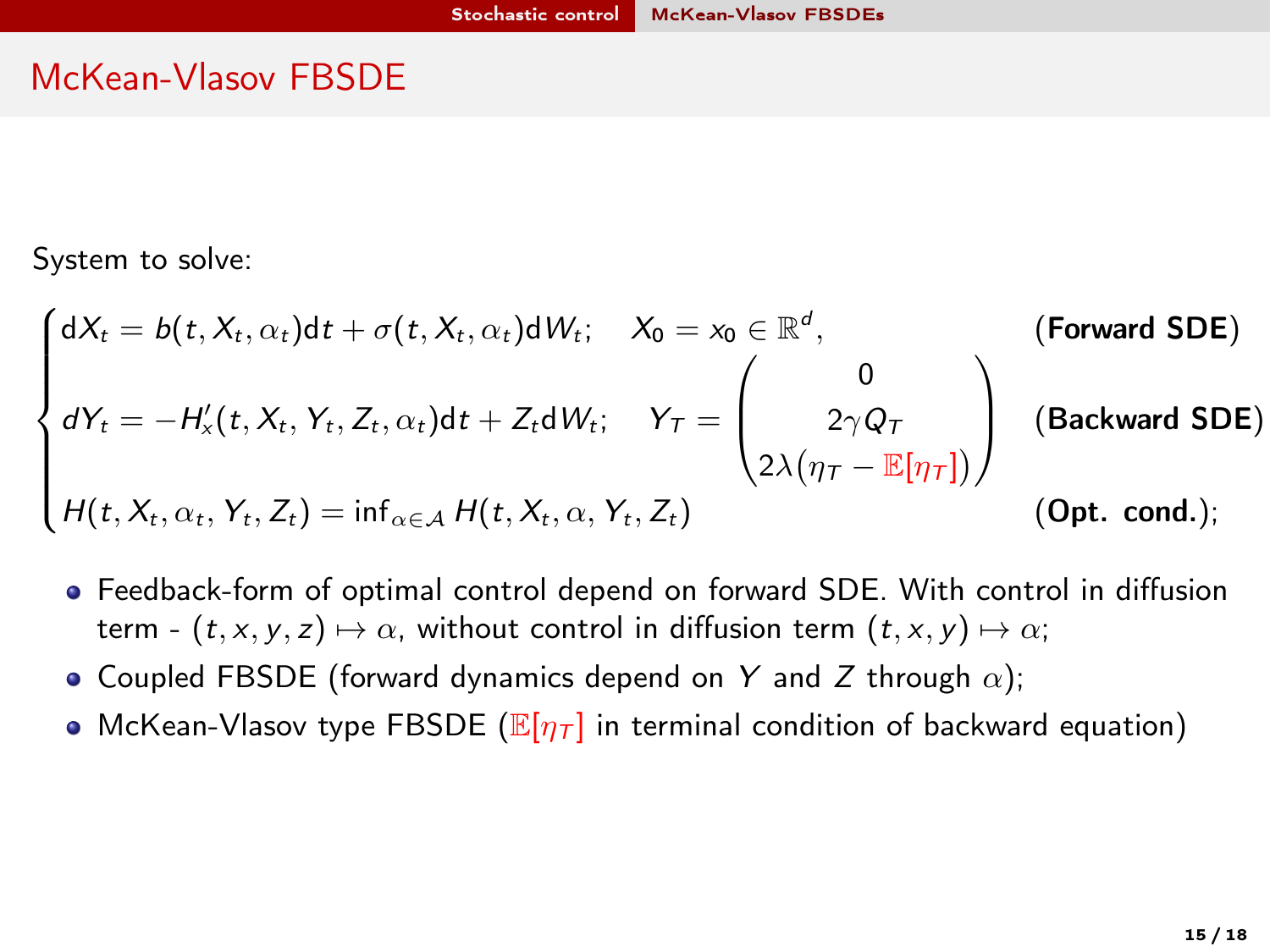# <span id="page-15-0"></span>Algorithms - discussion

What kinds of methods are used?

#### **4** Analytical strategies

- Low flexibility on both asset dynamics and objective function (usually only minimizing implementation shortfall).

### **2** PDE  $\rightarrow$  Finite differences (elements)

- When a HJB-equation can be formulated;
- Requires the problem to be time-consistent  $\rightarrow$  strong restrictions on objective function;
- More flexibility on asset dynamics, needs to be in low dimensions;

#### $\bullet$  FBSDE  $\rightarrow$  Neural networks

- High flexibility on both asset dynamics and objective function
- For time consistent problems reformulation through the dynamic programming principle. For time inconsistent problems through the stochastic maximum principle;
- Mesh-free  $\rightarrow$  scales good with dimensions;
- When SMP is used, high flexibility in the action space,  $e.g.,$  can be a non-convex set, such as the integers.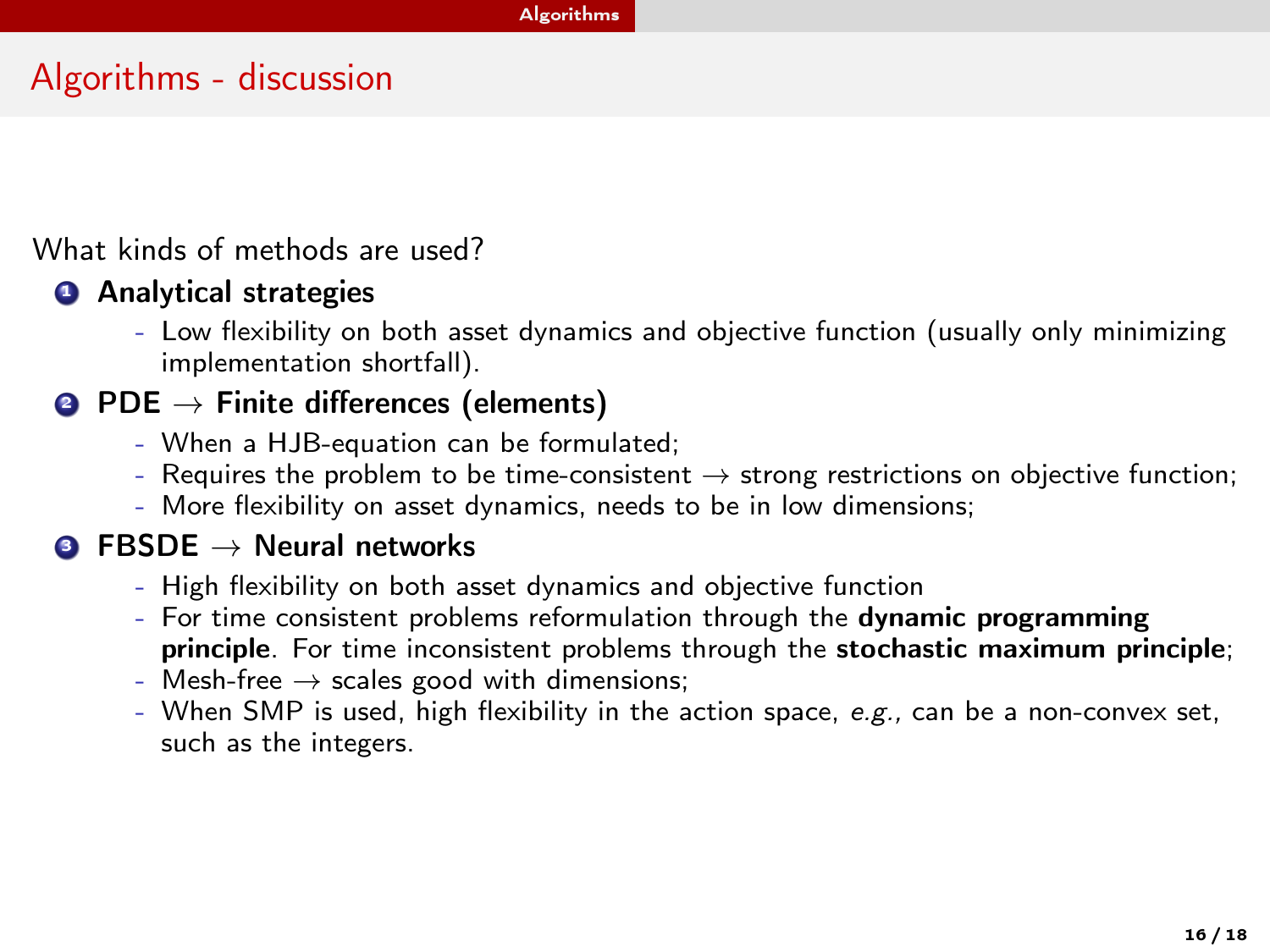# Approximating FBSDEs with machine learning

Two most common types to approximate FBSDEs with neural networks:

#### **• Forward and global methods**

- Euler-discretization in time, parametrization of  $Y_0$  and  $Z_0, Z_1, \ldots, Z_N$ ;
- Loss function constructed to satisfy the terminal condition of the backward SDE.
- Global in the sense that optimization is done only once.

#### **Backward and local methods**

- No discretization-scheme in time;
- Approximates conditional expectations backwards in time using dynamic programming;
- Local in the sence that optimization is done at each time point.

Extension to MV-FBSDEs (of the type considered in this presentation):

- An additional layer, since the law of the terminal state is included in the terminal condition of the backward SDE;
- Fixed point iteration until the law of the controlled terminal state converges.